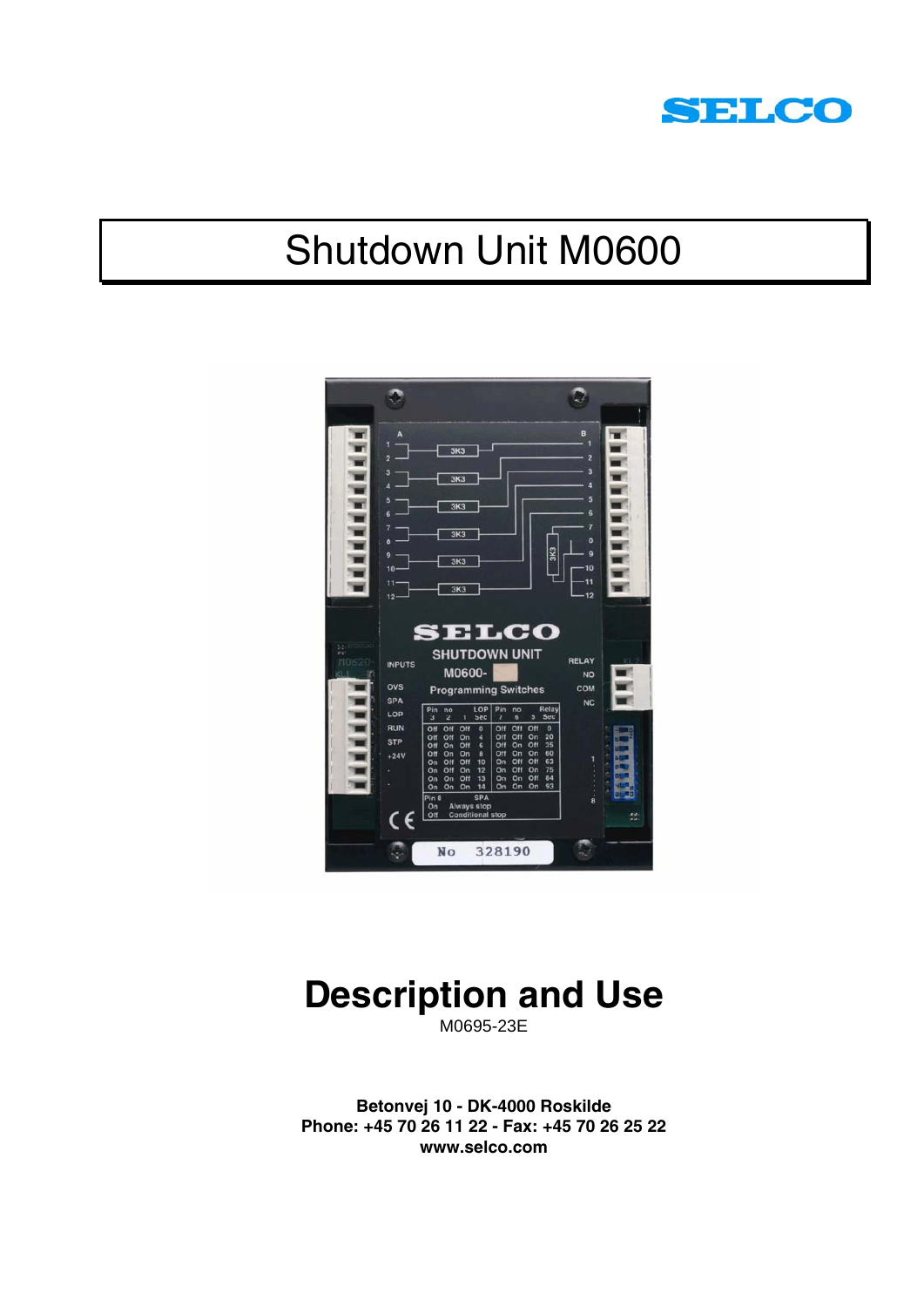# **Table of Contents**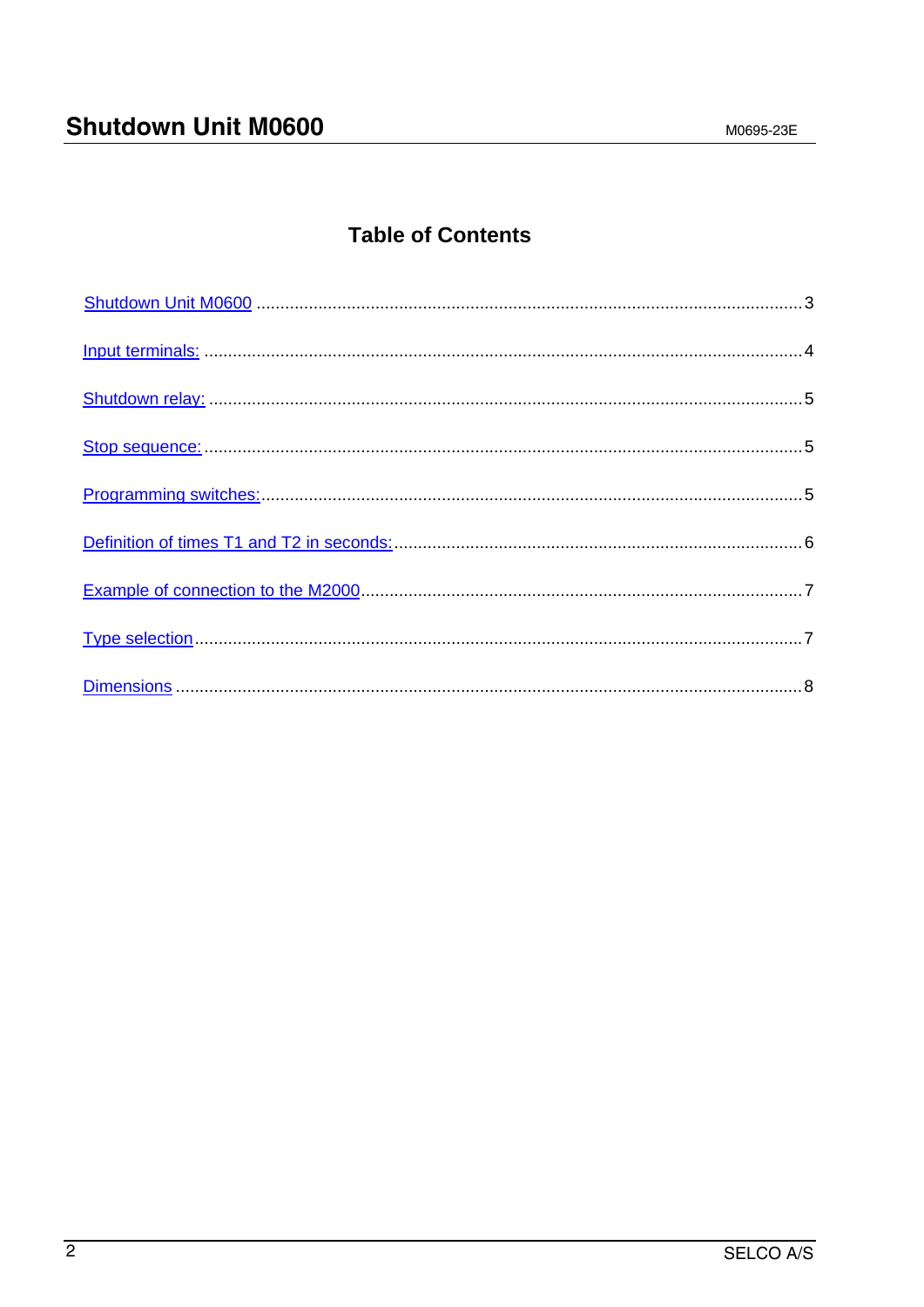

## **Shutdown Unit M0600**

The SELCO Shutdown Unit M0600 provides protection for any type of diesel or gas engines.

The unit has inputs for overspeed, low oil pressure and one more user defined parameter, which could be high water temperature or another user defined parameter. It also has an input to indicate that the engine is running and one to indicate that the engine is stopping.

The monitoring for low oil pressure is only active when the engine is running with a few seconds delay after detection of the running signal. This time delay can be defined via programming switches.

A normally open (NO) output relay can give a closing signal which can be used to stop the engine via it's stop coil and a normally closed (NC) relay can open in order to stop the engine via the fuel valve. The length of the relay activation time can be defined via programming switches.

The unit can function as a stand-alone protection unit, and is for DIN-rail mounting. Alternatively it can be mounted directly on the back of the SELCO Engine Controller M2000.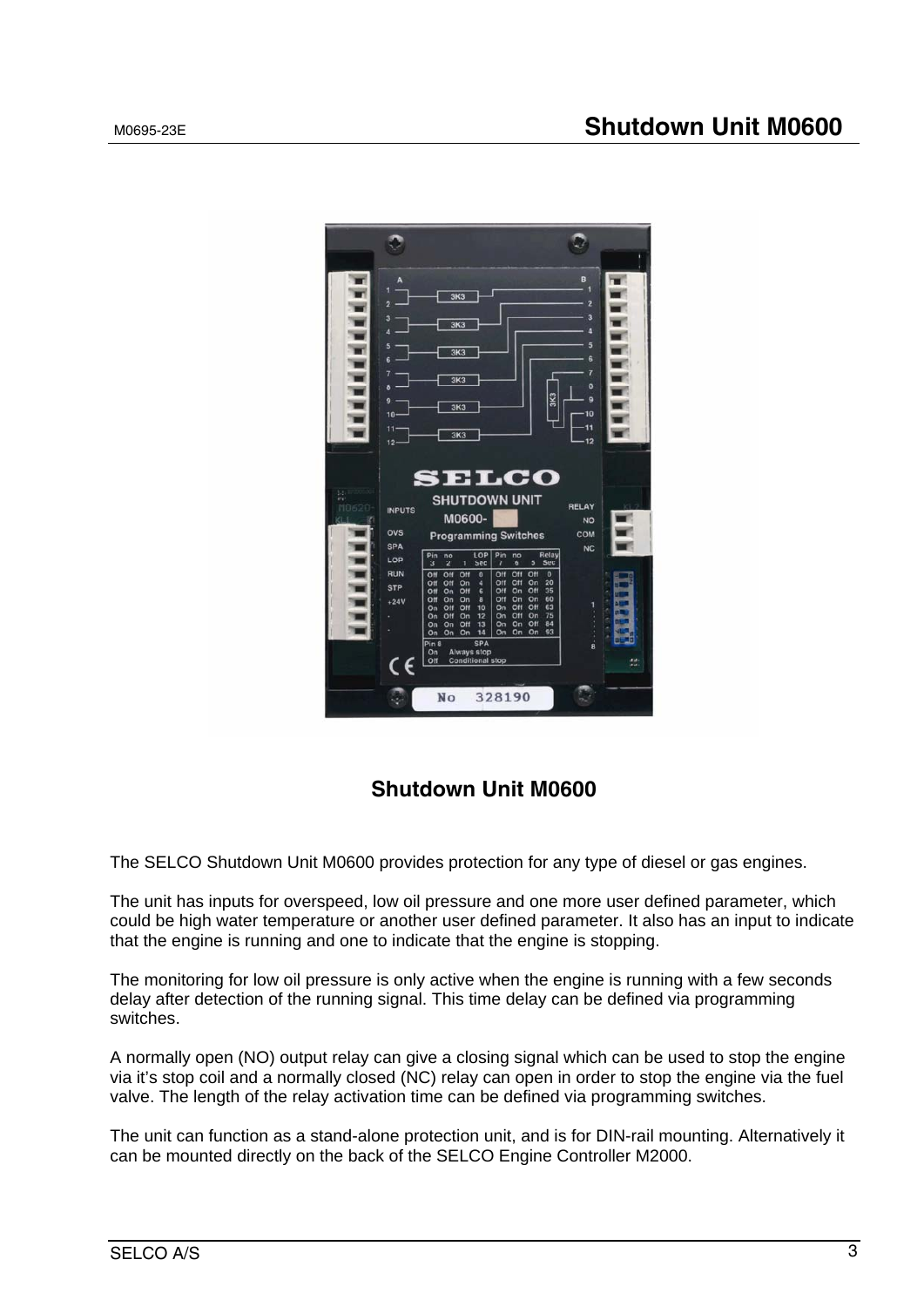# **Shutdown Unit M0600 MOGOO** MOGOS-23E

The SELCO Engine Controller M2000 is an advanced engine controller with many features. In some situations an extra back-up protection device is wanted for safety reasons, in addition to the protection provided by the M2000, and in such situation an ideal combination is the M2000 with the Shutdown Unit M0600 mounted on the back.

In normal situations the M2000 will take care of the protection. However if for some reason the M2000 fails to shut down the engine the M0600 will take care of the shutdown function. Two different power supplies can be used for the two units, providing an extra safety function.

The M0600 Shutdown Unit also provides space for containing the SELCO M0700-50 Universal PC Board. The M0700-50 is for use with the SELCO Alarm Annunciator M1000, the SELCO Engine Controller M2000 and the SELCO Emergency Controller M2100.

The M0700-50 is a general useable auxiliary printed circuit board for easy soldering of resistors, diodes or other circuitry to be used on both inputs and outputs on the above mentioned units. The board includes a number of resistors of 3.3 K $\Omega$ , which can be used on the inputs of the Engine Controller M2000 and the Emergency Controller M2100 to form a pre-warning input through a normally closed contact (see separate description of the controllers).

## **Input terminals:**

Terminal:

- 1 OVS Overspeed
- 2 SPA Spare
- 3 LOP Low Oil Pressure
- 4 RUN Running (Crank Disconnect)
- 5 STP Stop (Engine Stop)
- $6 + 24V$  Supply Voltage  $(+)$
- 7 Supply Voltage (-)
- 8 Supply Voltage (-)

### Description:

1. OVS Overspeed:

NO contact to minus (delay: 40 msec.). If OVS is closed (connected to minus) the stop sequence will be activated.

2. SPA Spare:

NO contact to minus (delay: 100 msec.).

For programming pin 8 off:

If SPA is closed and terminal 5 (STP) not closed (by another controller as the SELCO Engine Controller M2000) the stop sequence will be activated.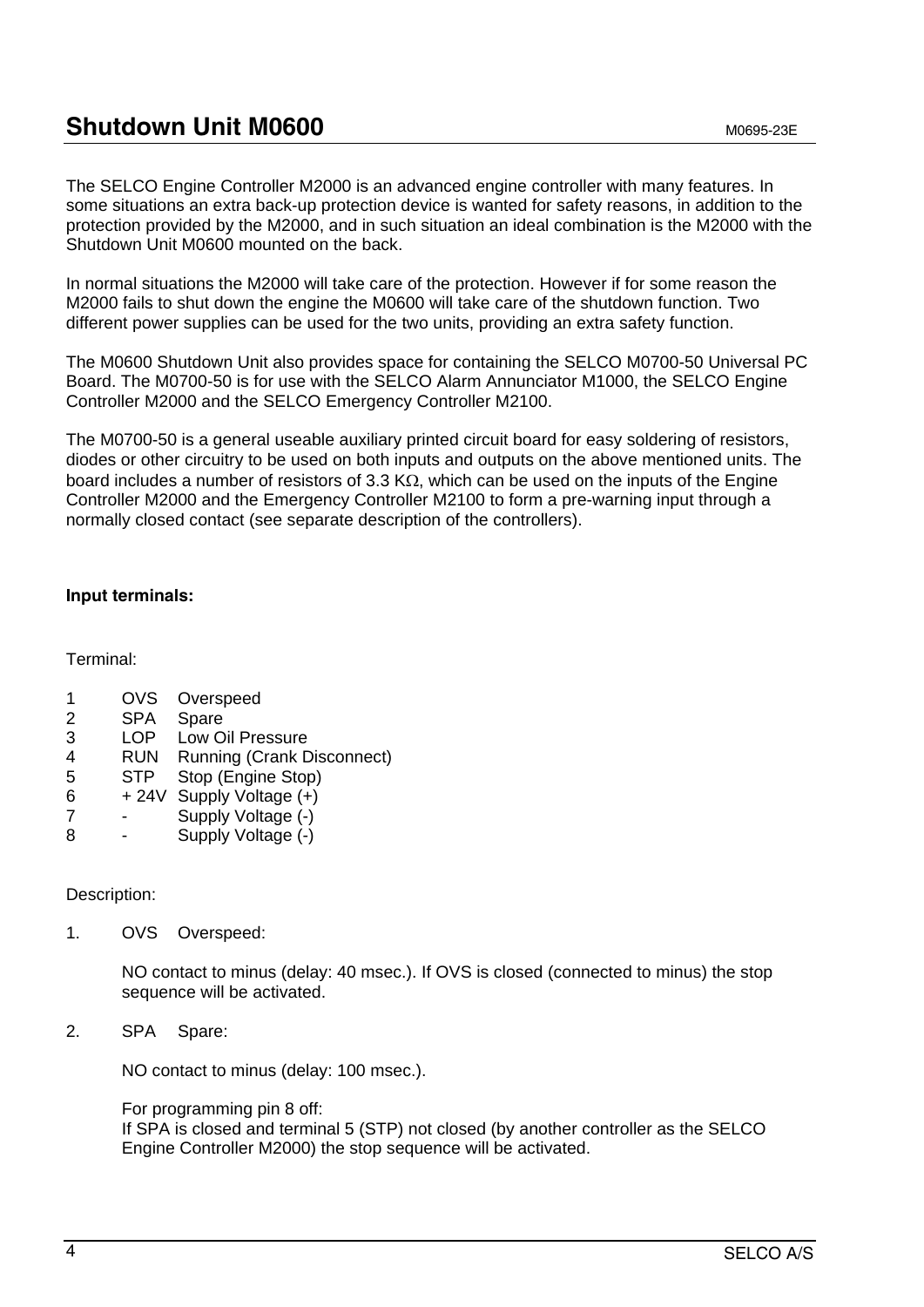For programming pin 8 on: If SPA is closed the stop sequence will be activated.

3. LOP Low Oil Pressure:

NO contact to minus (delay: 500 msec). Oil pressure is only monitored after terminal 4 (RUN) has been closed and a time delay T1 has expired. T1 is defined by programming pins 1-3. If LOP is closed in such a situation the stop sequence will be activated.

4. RUN Running (Crank Disconnect)

NO contact to minus. When closed indicates that engine is running. It could be a "crank disconnect" signal at reaching 33 % of nominal speed.

5. STP Stop (Engine Stop)

NO contact to minus. When closed indicates that engine is stopping. It could be output 27 (Stop Solenoid) from the Engine Controller M2000. This is an input. This is not the shut down output

#### **Shutdown relay:**

**Terminal** 

- 1 NO Normally open contact
- 2 COM Common
- 3 NC Normally closed contact

#### **Stop sequence:**

They relay will be activated for a period of T2 seconds. T2 is defined by programming pins 5-7. RUN must have been open (indicating machine not running) before a new stop sequence can be activated.

#### **Programming switches:**

- pin 1 | Definition of T1 in seconds, time before supervision of LOP
- pin 2 | (Low Oil Pressure)
- pin  $3 \mid$ pin 4 Not defined
- pin 5 | Definition of T2 in seconds, time period for the relay to be
- pin 6 | activated during stop
- $pin 7$  |
- pin 8 Coding of SPA (Spare)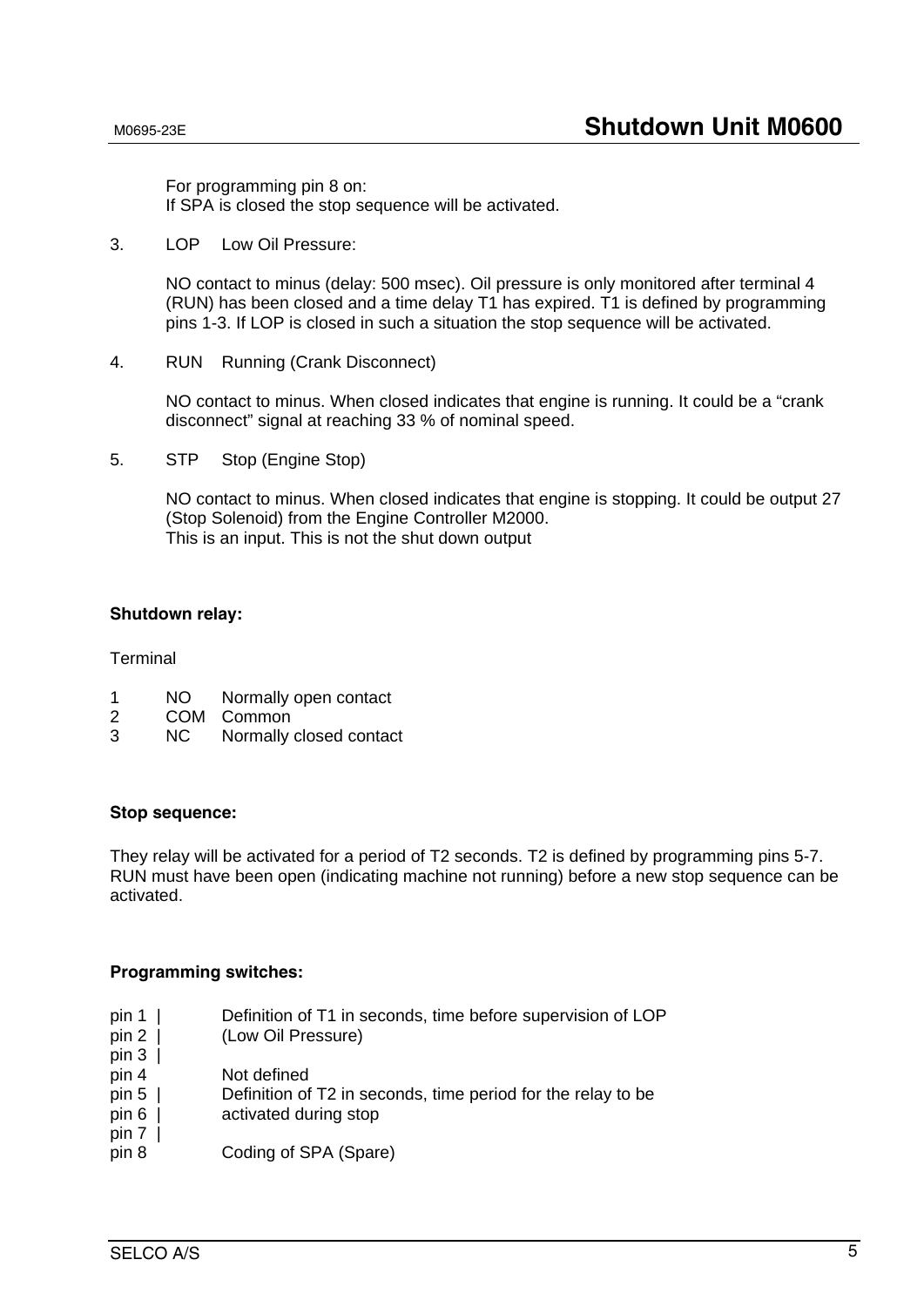## **Definition of times T1 and T2 in seconds:**

| pin 1                                                                        |                                                  | $pin 2$ pin 3                                    | - T1                                                                                         | pin 5                                            | pin <sub>6</sub>                                 | pin7                                             | T2                                                                                          |
|------------------------------------------------------------------------------|--------------------------------------------------|--------------------------------------------------|----------------------------------------------------------------------------------------------|--------------------------------------------------|--------------------------------------------------|--------------------------------------------------|---------------------------------------------------------------------------------------------|
| off<br><b>on</b><br>off<br><b>on</b><br>off<br><b>on</b><br>off<br><b>on</b> | off<br>off<br>on<br>on<br>off<br>off<br>on<br>on | off<br>off<br>off<br>off<br>on<br>on<br>on<br>on | $0$ secs.<br>4 secs.<br>6 secs.<br>8 secs.<br>$10$ secs.<br>12 secs.<br>13 secs.<br>14 secs. | off<br>on<br>off<br>on<br>off<br>on<br>off<br>on | off<br>off<br>on<br>on<br>off<br>off<br>on<br>on | off<br>off<br>off<br>off<br>on<br>on<br>on<br>on | 0 secs.<br>20 secs.<br>35 secs.<br>50 secs.<br>63 secs.<br>75 secs.<br>84 secs.<br>93 secs. |
|                                                                              |                                                  |                                                  |                                                                                              |                                                  |                                                  |                                                  |                                                                                             |



The M0600 mounted on the rear side of the M2000 Engine Controller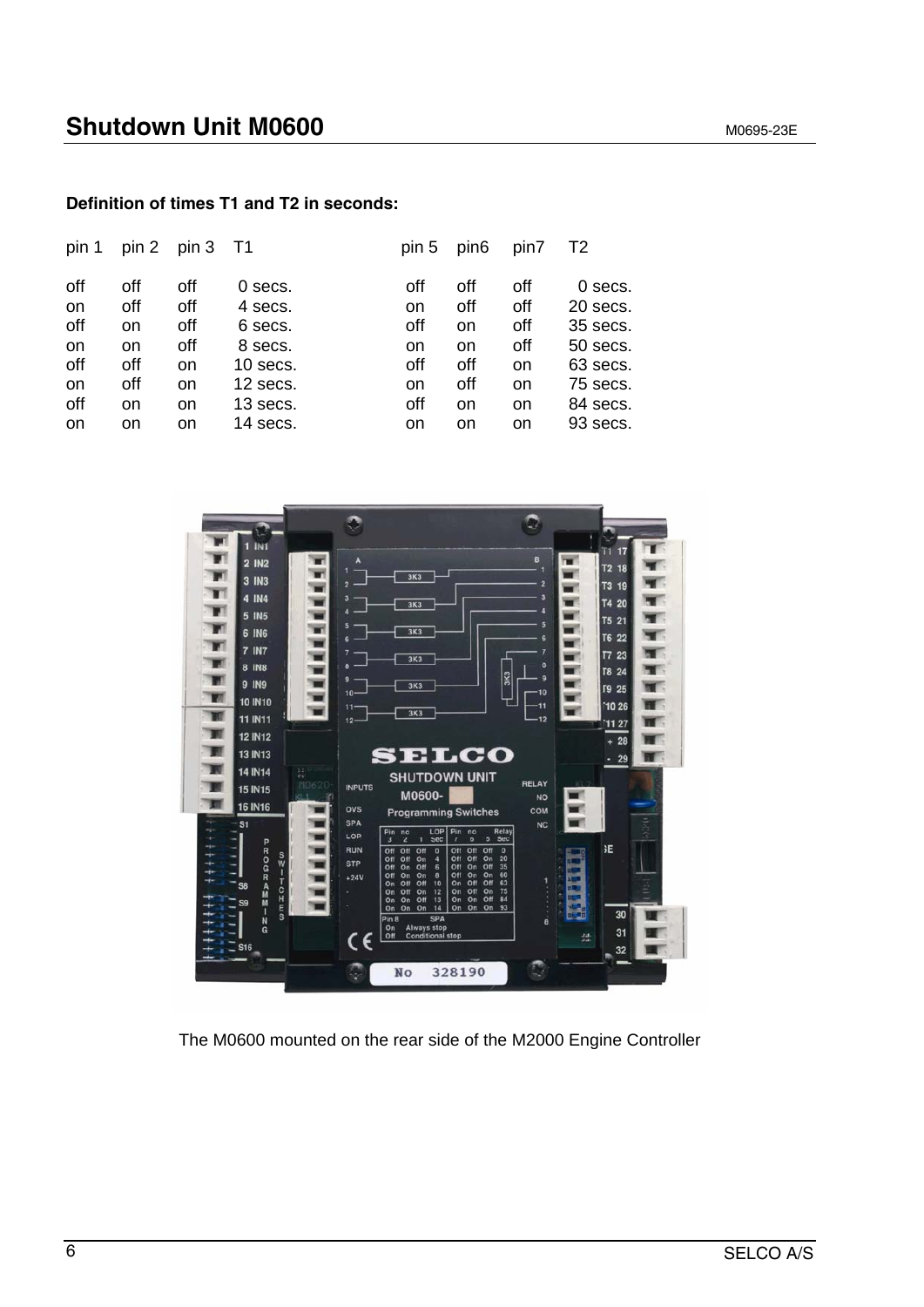#### **Example of connection to the M2000**

- 1 OVS 10 Overspeed
- 2 SPA 14 High Water Temperature
- 3 LOP 13 Low Oil Pressure
- 4 RUN 9 Crank Disconnect
- 5 STP 27 Stop Solenoid

Relay: Fuel-valve COM-NC in series with output 19 Stop Coil COM-NO in parallel with output 27



## **Type selection**

| M0600-00 | Delay for SPA: 100 msec. |
|----------|--------------------------|
| M0600-01 | Delay for SPA: 1.5 sec.  |

Delay for LOP: 500 msec. Delay for LOP: 1.5 sec.